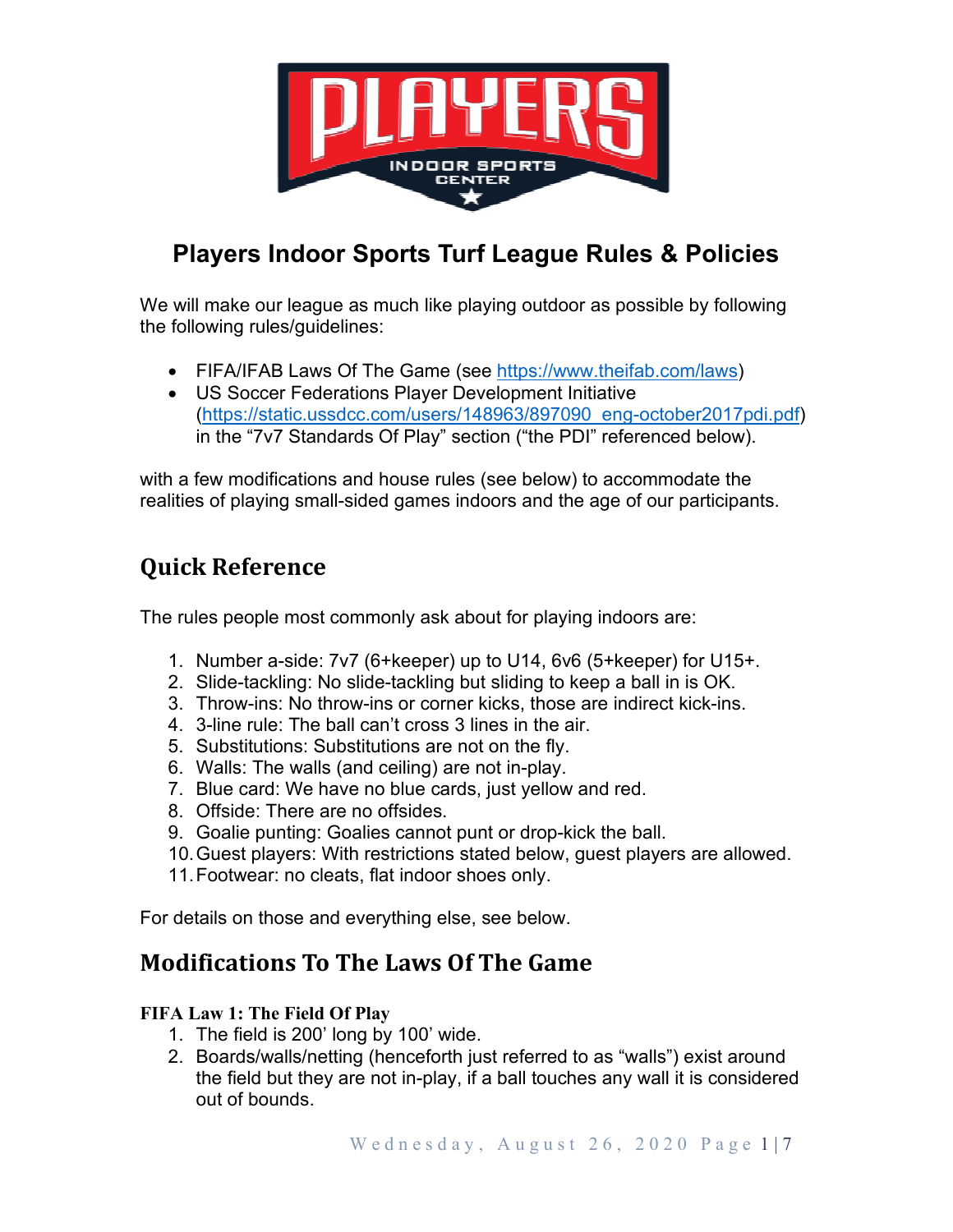- 3. The goalbox is a rectangle with arc at the top and acts as the traditional goal area (inside box) plus penalty area (outside box) plus penalty arc.
- 4. Red build out lines (see the US Soccer PDI guidelines above) exist between the goalbox and the halfway line in each half and will be used in all games for all ages.

# **FIFA Law 2: The Ball**

- 1. We will use the following age-appropriate ball sizes:
	- a. Up to  $U8 = Size 3$ .
	- b.  $U9$  to  $U12 = Size 4$ .
	- c.  $U13$  and older = Size 5.

# **FIFA Law 3: The Players**

- 1. Birth year ages apply, see http://illinoisyouthsoccer.org/age-group-chart.
- 2. EVERY PLAYER must sign a waiver before participation
- 3. Up to U14 play 7v7 (6+keeper).
- 4. U15 and older play 6v6 (5+keeper) but will follow 7v7 PDI guidelines.
- 5. No max roster size but max 14 players allowed at each game (see Rationale below).
- 6. A player can only be rostered on one team but similar age+gender+ability players rostered on other teams in our league are allowed to guest-play at games (see Rationale below).

# **FIFA Law 4: The Players' Equipment**

- 1. Each team must have a dark shirt and a light-colored shirt at every game.
- 2. Numbers are not required on jerseys.
- 3. All players on a team must wear the same color shirt as each other.
- 4. In the event of a color clash, if neither team volunteers then a coin toss will decide which team changes.
- 5. Indoor shoes are required NO cleats or molded shoes allowed.

# **FIFA Law 5: The Referee**

1. No changes

# **FIFA Law 6: The Other Match Officials**

1. There will be no other match officials, just one center referee.

# **FIFA Law 7: The Duration Of The Match**

- 1. Each match will last 40 minutes, running clock.
- 2. There will be no half time, nor timeouts, nor additional time added for stoppages of any kind.

# **FIFA Law 8: The Start And Restart Of Play**

1. There will be no half time so no second half/side change rules apply.

# **FIFA Law 9: The Ball In And Out Of Play**

- 1. If a ball hits the wall immediately around the goalmouth and enters the goal without touching another player then the goal stands.
- 2. In all other cases all walls, including those around the goalmouth, and the ceiling are considered out of bounds.
- 3. A ball is considered out of bounds if-and-only-if it hits the wall or ceiling.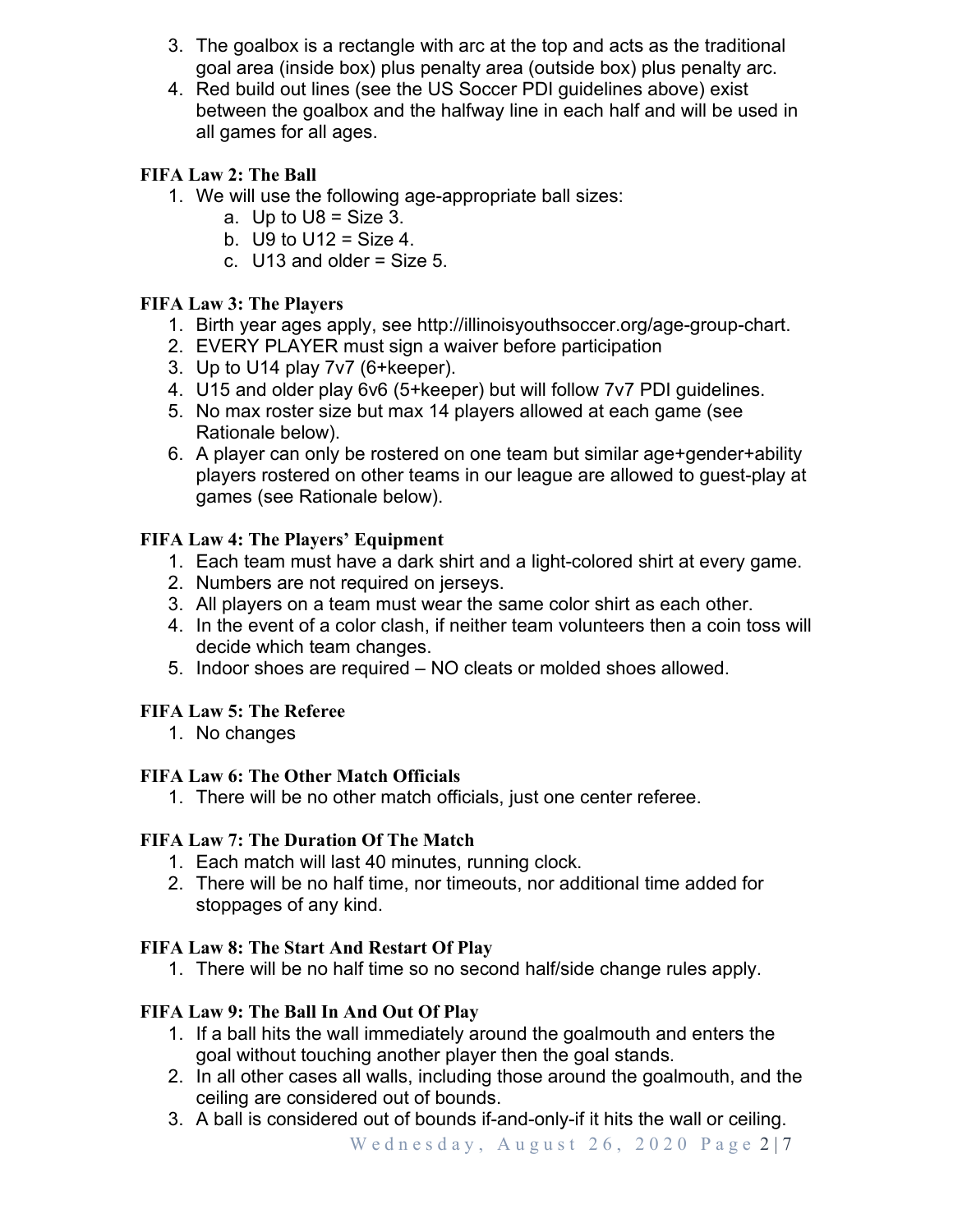- 4. A ball is specifically not out of bounds just by crossing the dashed line to avoid any confusion/debate over what it means for a ball to be past the dashed line near the goalmouth.
- 5. If a ball goes out of bounds it is returned to the spot on the pitch under where it hit and the opposing team gets an indirect fee kick (a kick-in if it hit the wall, see "Free Kicks" below).
- 6. There are no throw-ins or corner-kicks, kick-ins only.

### **FIFA Law 10: Determining The Outcome Of A Match**

- 1. A match result is determined strictly by goal difference unless a team forfeits.
- 2. The league standings will be based on 3 points for a win, 1 for a tie, and 0 for a loss.
- 3. Max goal difference of 5 will be recorded to discourage teams from running up the score.
- 4. Goal difference up to a max of 5 per game will be considered if/when necessary to determine a tiebreaker for league champion.
- 5. When teams play different numbers of games in a season their points and goal differences will be averaged to allow equivalent comparison before standings are determined.

### **FIFA Law 11: Offside**

1. There will be no offside called.

### **FIFA Law 12: Fouls And Misconduct**

1. No changes.

### **FIFA Law 13: Free Kicks**

- 1. The 10-yard rule distancing rule is reduced to 5 yards.
- 2. All free kicks as a result of a ball going out of bounds are termed "kickins",
- 3. Kick-ins are indirect and start with the ball placed on the dashed line around the outside of the field nearest to where the infraction occurred but no nearer to the goalmouth than the white dots at the end of each dashed line.
- 4. Direct free kicks on goal are taken from the white spot at the top of the penalty arc.

### **FIFA Law 14: The Penalty Kick**

1. No change to procedures, only distances involved (just use the field markings) and additional time will not be added.

### **FIFA Law 15: The Throw-In**

1. There are no throw-ins, only kick-ins which shall be treated as indirect free kicks from the dashed line.

# **FIFA Law 16: The Goal Kick**

- 1. A goal cannot be scored directly from a goal kick as that would violate the 3-line rule below.
- 2. Opponents must be behind the build out line until the ball is in play.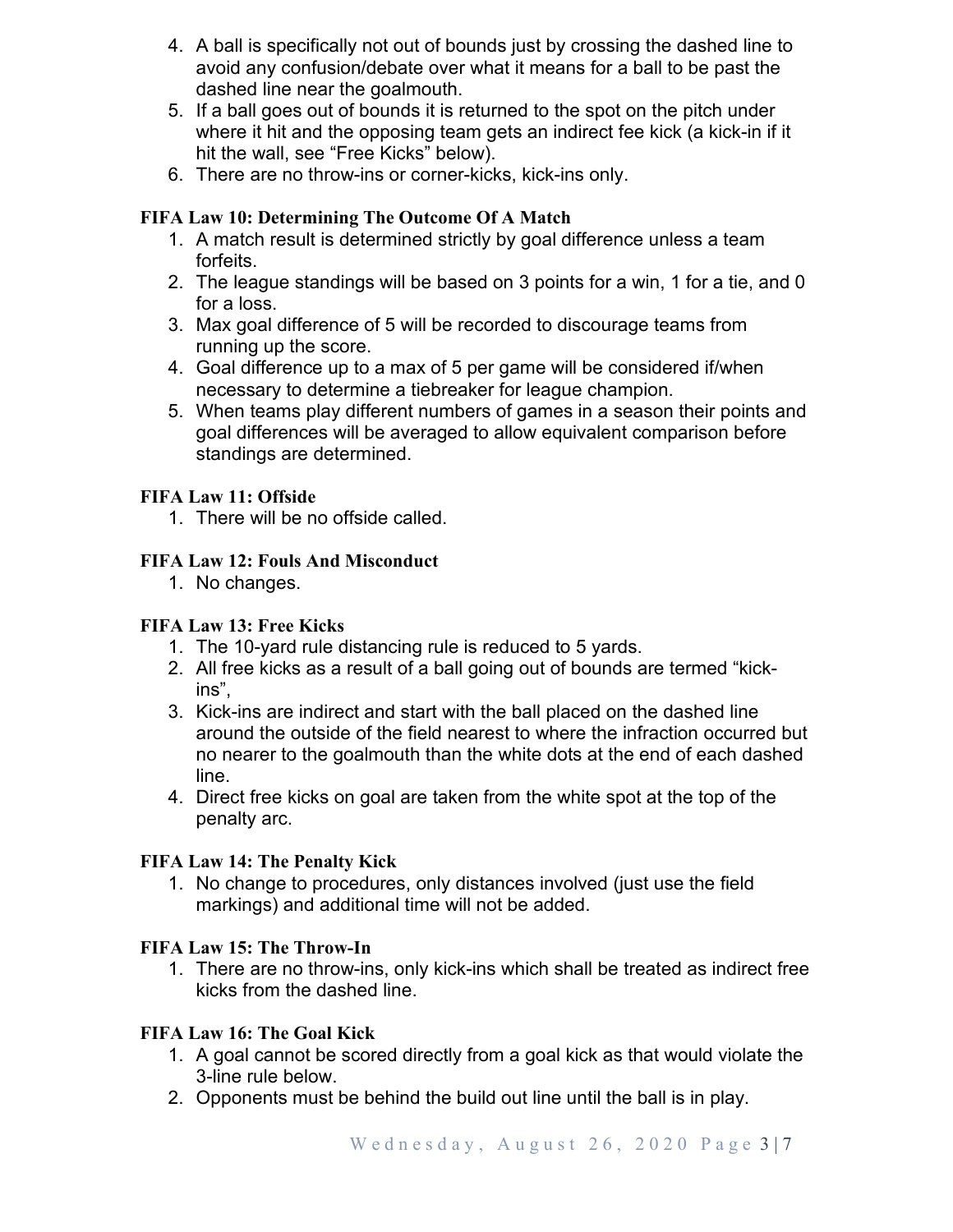### **FIFA Law 17: The Corner Kick**

1. There are no corner kicks, only kick-ins which shall be treated as indirect free kicks from the dashed line.

# **Adopted/Modified PDI Rules** *(see the PDI for all details)*

### **PDI Rule 1: Concussion Initiative**

- 1. We do not allow heading the ball **at any age**.
- 2. A deliberate header will result in an indirect free kick for the opposing team.

### **PDI Rule 2: Build Out Line**

- 1. When the goalkeeper has the ball in his or her hands during play from the opponent, the opposing team must move behind the build out line until the ball is put into play
- 2. Once the opposing team is behind the build out line, the goalkeeper can pass, throw or roll the ball into play (punts and drop kicks are not allowed)
- 3. After the ball is put into play by the goalkeeper, the opposing team can cross the build out line and play resumes as normal
- 4. The opposing team must also move behind the build out line prior to a goal kick and may only cross the build out line once the ball has left the penalty area.
- 5. We will not use the build out line for determining offside calls as we do not have offside calls.

#### **PDI Rule 3: Goalkeeper Restarts** *(also under "Build Out Line" in the PDI)*

- 1. Goalkeepers are not allowed to punt or drop-kick the ball.
- 2. If a goalkeeper punts or drop kicks the ball, an indirect free kick should be awarded to the opposing team from the spot of the offense.
- 3. If the punt or drop kick occurs within the goal area, the indirect free kick should be taken from the free kick spot at the tip of the penalty arc.

# **Additional House Rules**

### **House Rule 1: Sliding**

- 1. No slide-tackling is allowed.
- 2. Sliding to stop the ball is allowed as long as you are not within 5 yards of another player and a safe distance from the wall.
- 3. If a player breaks this rule, it shall be treated as a foul.

### **House Rule 2: Blue Cards**

1. There are no blue cards, only yellow and red, just like outdoor.

### **House Rule 3: The 3 Line Rule**

1. If a field player or goalkeeper plays a ball that crosses 3 lines (i.e. the 2 build out lines and the half way line) in the air without touching another player or the ref then it's an indirect free kick for the other team, taken from the midpoint of the first line the ball crossed.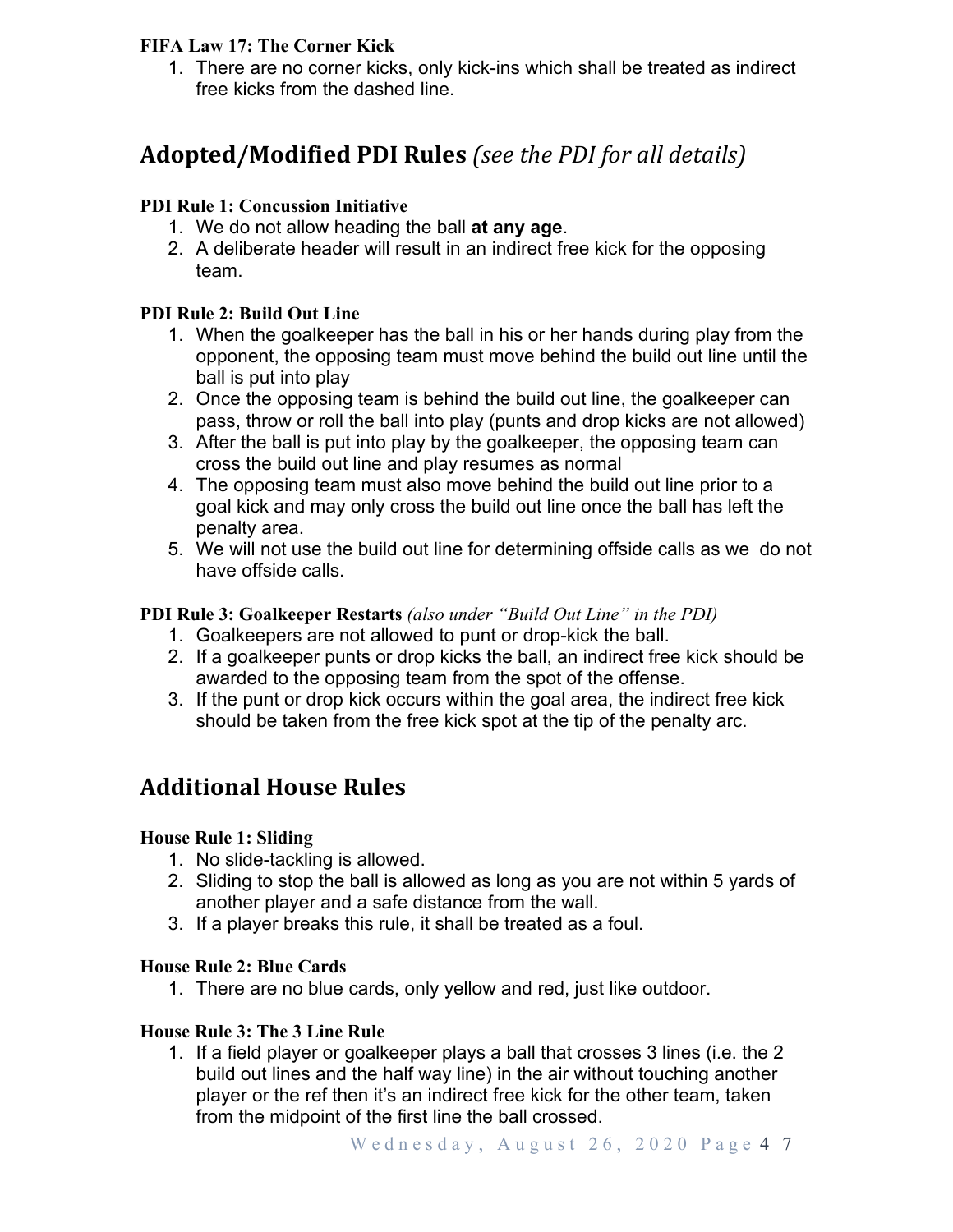# **House Rule 4: Add a player**

- 1. When down by 5 goals or more, the losing team can, at their own discretion but after informing the referee, add a player until the goal difference gets down to 2 at which time the extra player must leave the field.
- 2. If a team adds a player, the final score will be recorded as the 5-goaldifference that was in place the first time a player was added.
- 3. Only 1 additional player is allowed total, regardless of score.

# **House Rule 5: Sidelines**

- 1. Only rostered players and a maximum of 2 coaches may be on the sidelines during the game.
- 2. All other spectators should remain off the turf surface and behind the closed door to the field.
- 3. No additional player equipment aside from a game ball and a water bottle should be brought.onto the field of play, this includes extra balls and player bags.

# **House Rule 6: Entering/leaving the field**

- 1. Pre-game warm-ups are very limited, and all players should be ready to play directly after the previous game.
- 2. Play will start at the scheduled start time and end on time, NO exceptions.
- 3. Keep bench doors closed at all times, except during substitution.
- 4. "Jumping the Boards" is not permitted.
- 5. Teams must leave the bench area as soon as possible to allow for sanitization of the bench area and the next team's fast access to the bench.

# **House Rule 7: Age/Gender Differences Between Teams**

- 1. We will schedule as many games as possible between as similar ability teams as possible with as little difference in age or gender as possible, unless a team requests to play up a year or a girls requests to play boys.
- 2. Girls can play on boys or co-ed teams, boys cannot play on girls teams without previous written approval from the league manager.
- 3. A co-ed team is one which has at least 4 girls on the roster and will have all of them play in most games with similar playing time to the boys, otherwise it's considered a boys team even if it has girls on the roster.
- 4. A player can play on a 1-year-older team but be aware they might then need to play against a team that's older still.
- 5. A team may be scheduled to play against a similar-ability (adjusted for gender) team of a different gender.
- 6. A team may be scheduled to play against a similar-ability (adjusted for age) team that is no more than 1 year older or 1 year younger (except for high-school age teams where the age difference could be greater).
- 7. When a U8 team plays against a U9 team, the ball used is size 4.
- 8. When a U12 team plays against a U13 team, the ball used is size 5.
- 9. When a U14 team plays against a U15 team, the game is played 7v7.

# **House Rule 8: Tiebreakers**

1. Individual games do not require tiebreakers, they can and in a draw.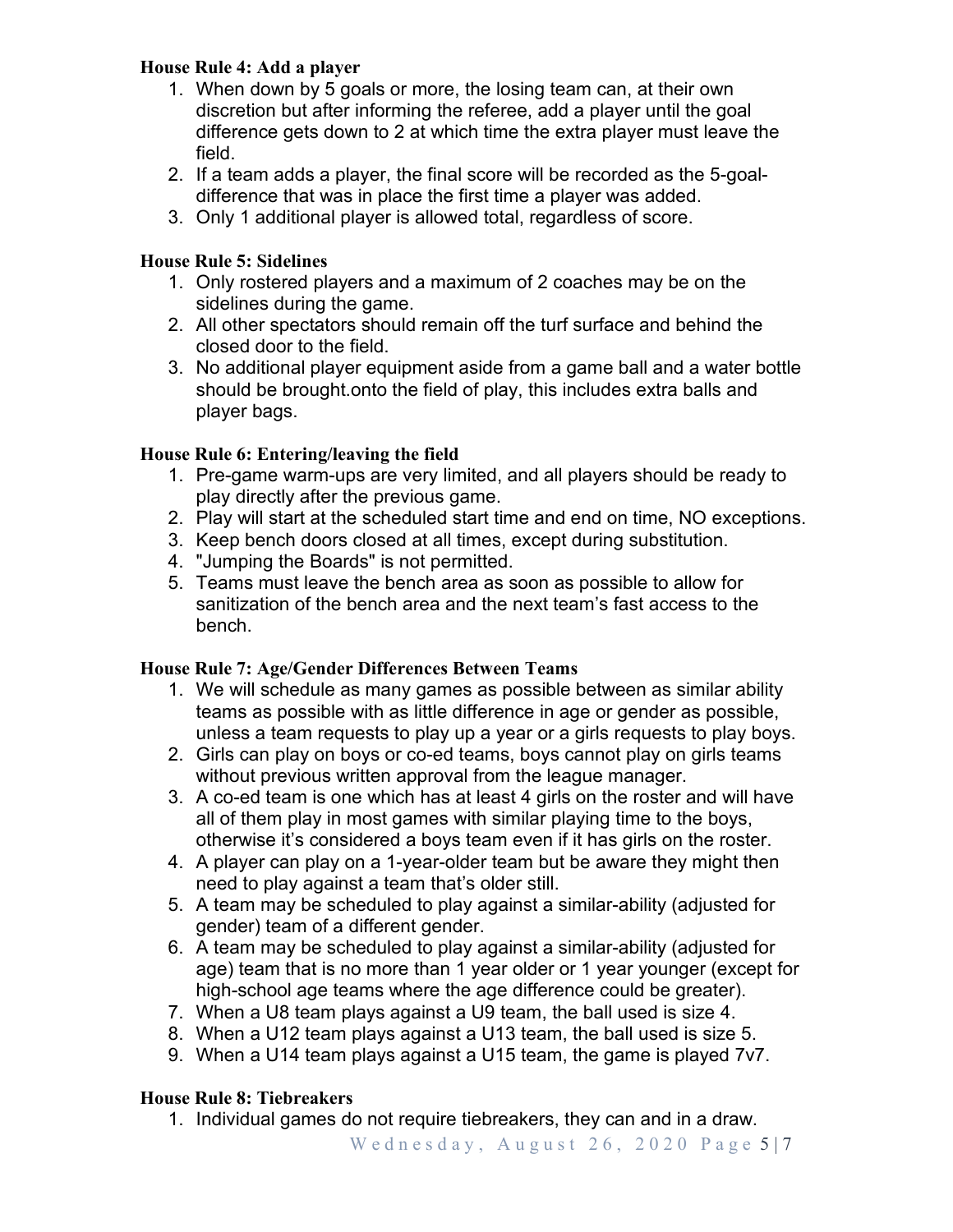- 2. For league standings tiebreakers will be decided in the following order:
	- a. head to head results between the tied teams
	- b. ONLY if all teams have same number of head to head games: goal difference in head to head games
	- c. ONLY if all teams have same number of head to head games: goals against in head to head games
	- d. goal difference in pool play games
	- e. goals against in pool play games
	- f. coin toss

# **House Rule 9: Age Challenge**

1. If you want to challenge the age of a player on the opposing team, the head coach (and only the head coach, not a parent or team manager of anyone else) must tell the ref before the start of the game. If the challenged coach cannot produce proof of the challenged player's age then that player must not play the game. Please do not do this frivolously as it creates a negative environment and in 99% of cases you're just plain wrong and the challenged player IS age-appropriate, no matter what you might think otherwise. Also be sure that YOU have all of your documentation with you before you challenge another coach as (s)he will almost certainly immediately challenge the age of your players in return.

# **House Rule 10: Social Distancing**

- 3. Max 1 spectator allowed per player.
- 4. All social distancing guidelines must be followed.
- 5. Masks must be worn to enter the building.
- 6. Follow the traffic arrows.
- 7. Please leave the building as soon as your game is over.

# **House Rule 11: Miscellaneous**

- 1. NO unsportsmanlike behavior.
- 2. NO food or drinks on the fields.
- 3. Respect the refs at all times.
- 4. The decisions of the referees are FINAL.
- 5. Adults: please keep in mind at all times that the kids are watching you and learning from you how to behave!
- **6. Any complaints please have your coach put in writing and email to our league manager, Doug Kluener, doug@playersindoor.com.**

# **Rationale For Roster Size And Guest Players**

- 1. No max roster size but max 14 players allowed at each game.
	- a. No max roster size allows an outdoor team that normally plays 9v9 or 11v11 and so has a larger roster than 14 to register all of their players to play on 1 team if they like, they just can't bring all players to all games.
	- b. 14 is the max roster size for 7v7 teams in NISL, IWSL, and other leagues so max 14 at a game allows a 7v7 outdoor team to show up intact.